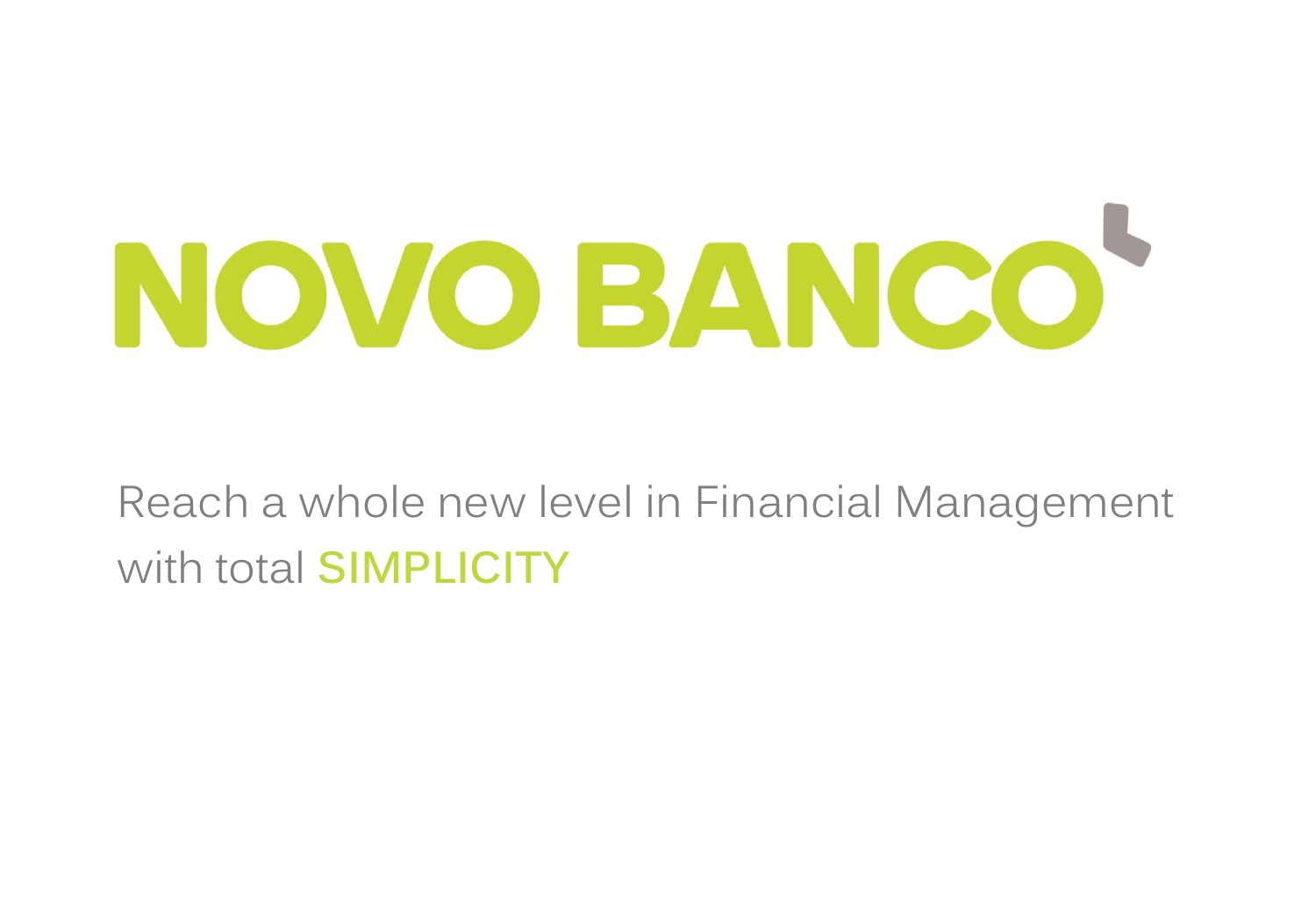# **NB@xpressBill**

### **ENSURES PAYMENTS, GUARANTEES RECEIVABLES.**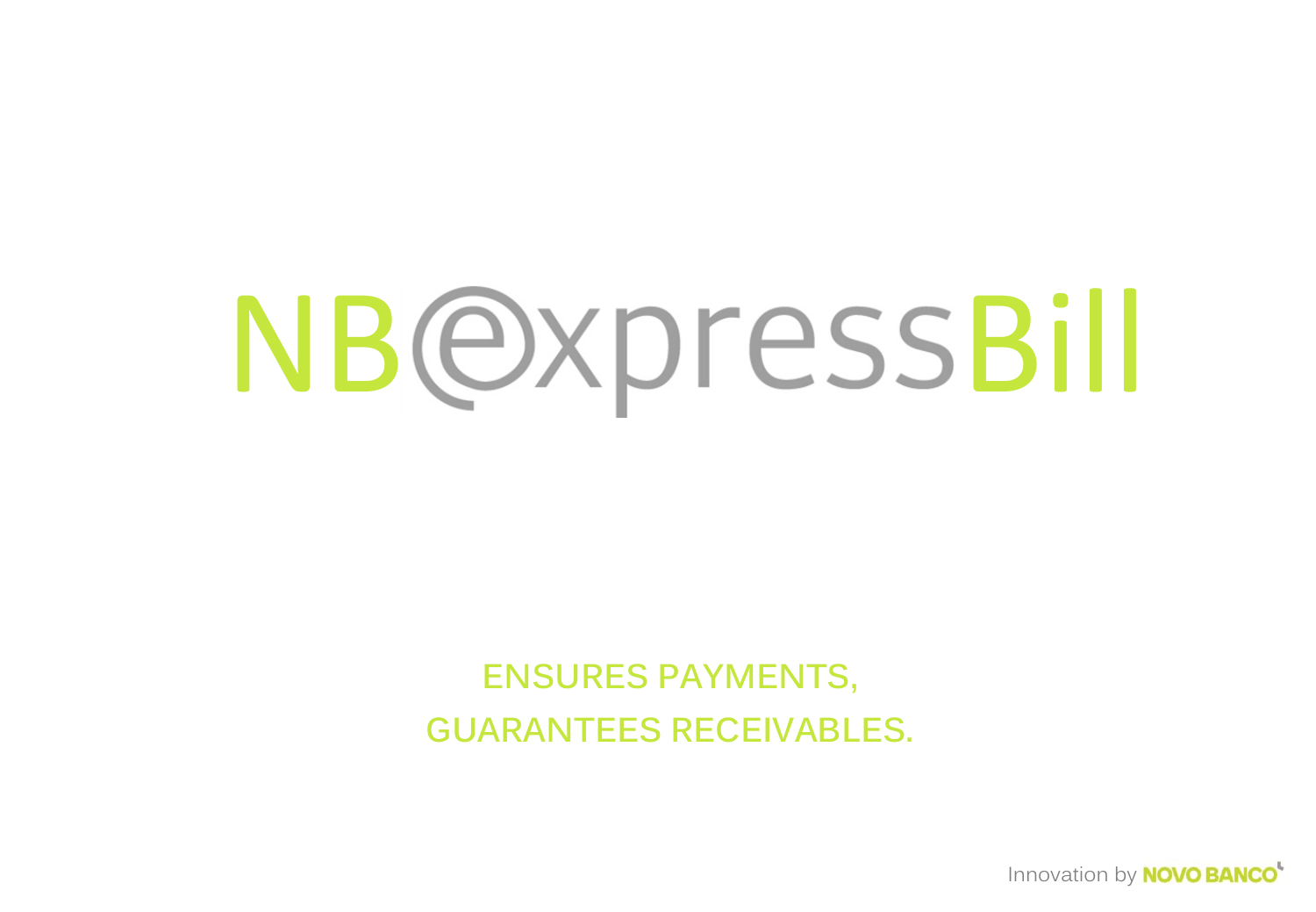#### **DEFINITION 1**

- **CONCEPT 2**
- **OPERATIVE 3**
- **LOWER COSTS 4**
- **FEATURE MATRIX 5**
- **ADVANTAGES 6**
- **SUMMARY 7**
- **ATTACHMENTS 8**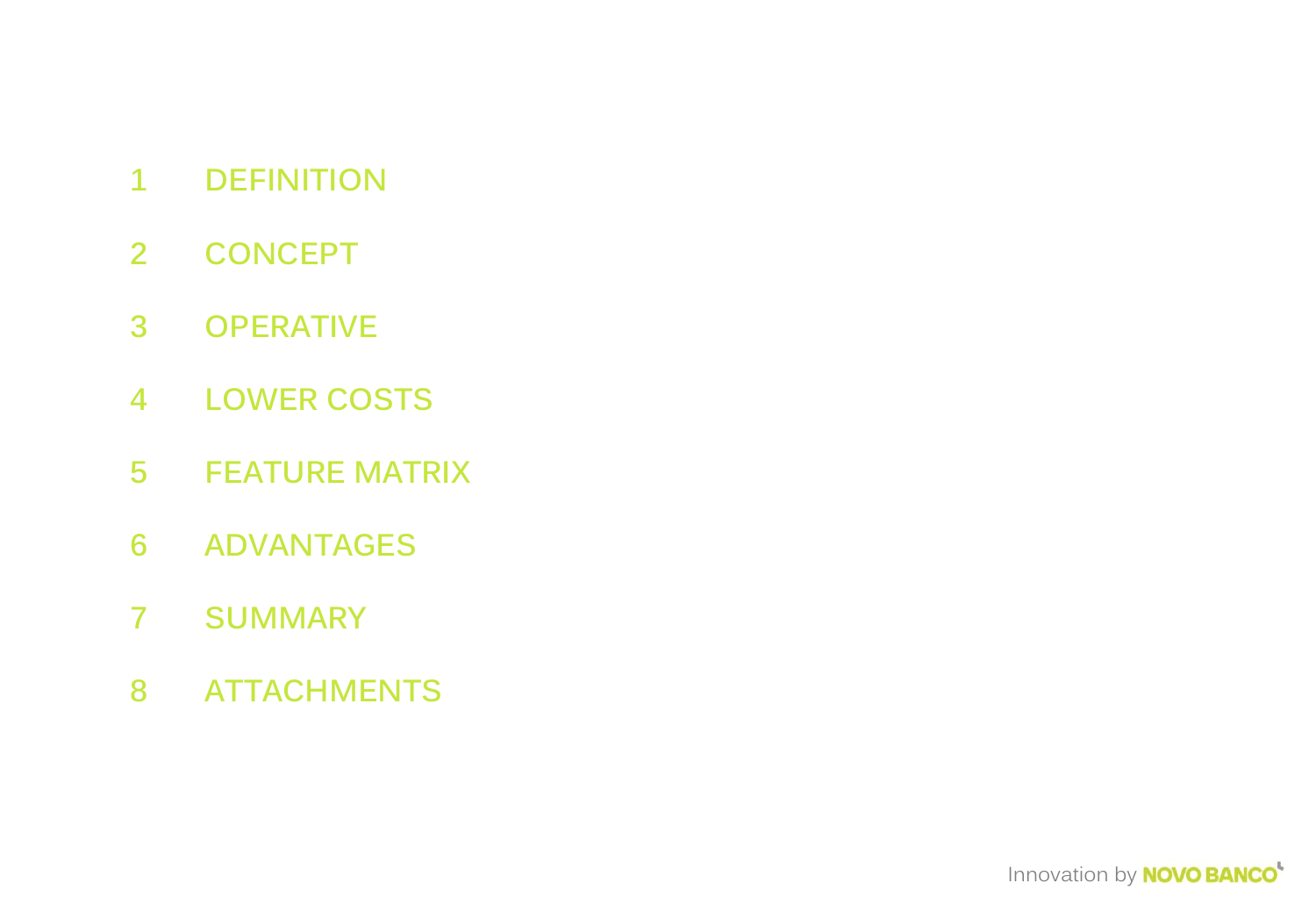

## **NB**@xpressBill



#### ELECTRONIC



AND IRREVOCABLE TERM PAYMENT



GUARANTEED BY **NOVO BANCO**

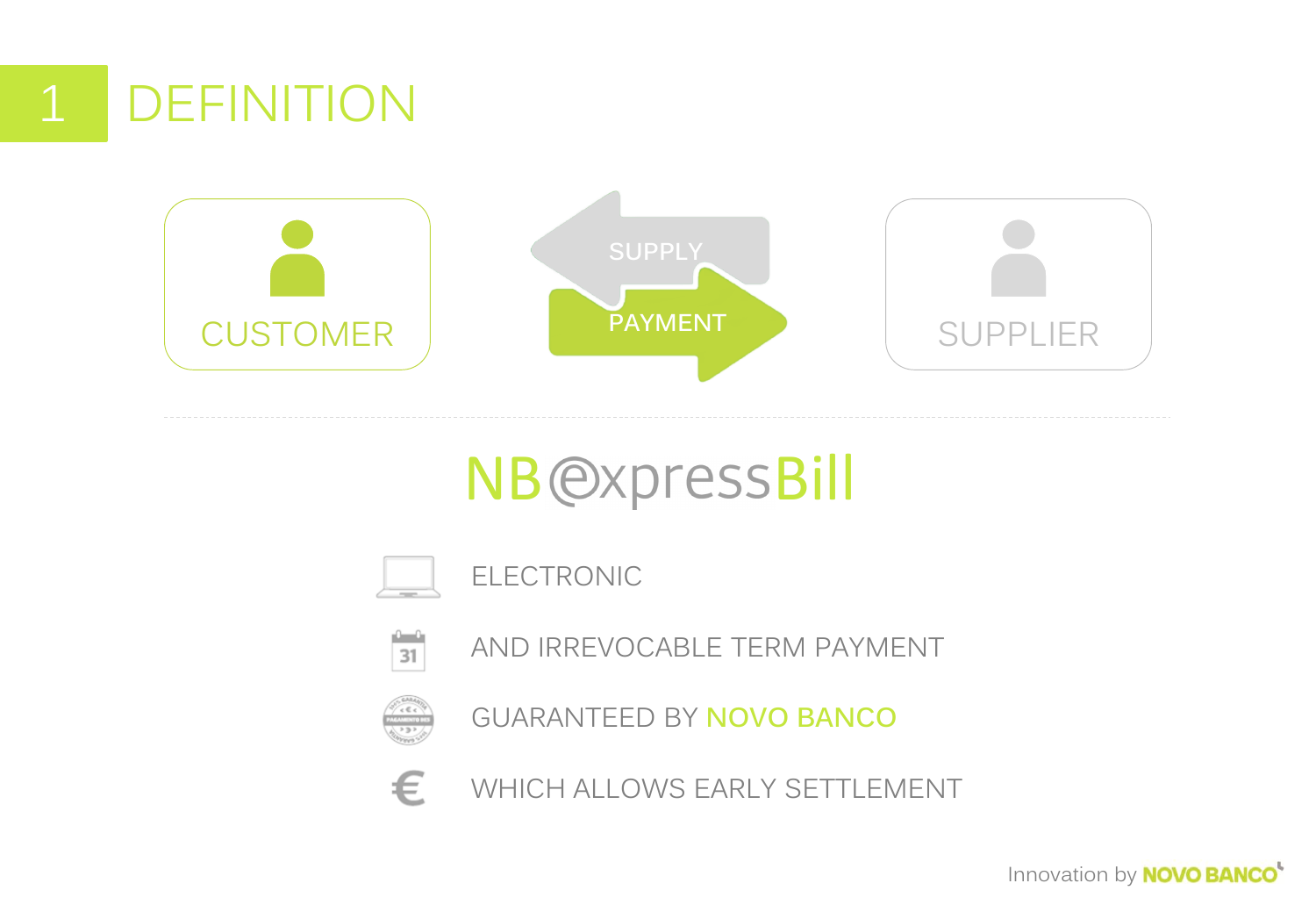

### **CUSTOMER SUPPLIER**







At the due date, the Customer's account is charged. In case of insufficient funds, the system automatically uses his credit line account.

**Request Early Settlement,** Instant Loan assignment, only for **NOVO BANCO** accounts. **Receive Regular Settlement,** payment upon maturity.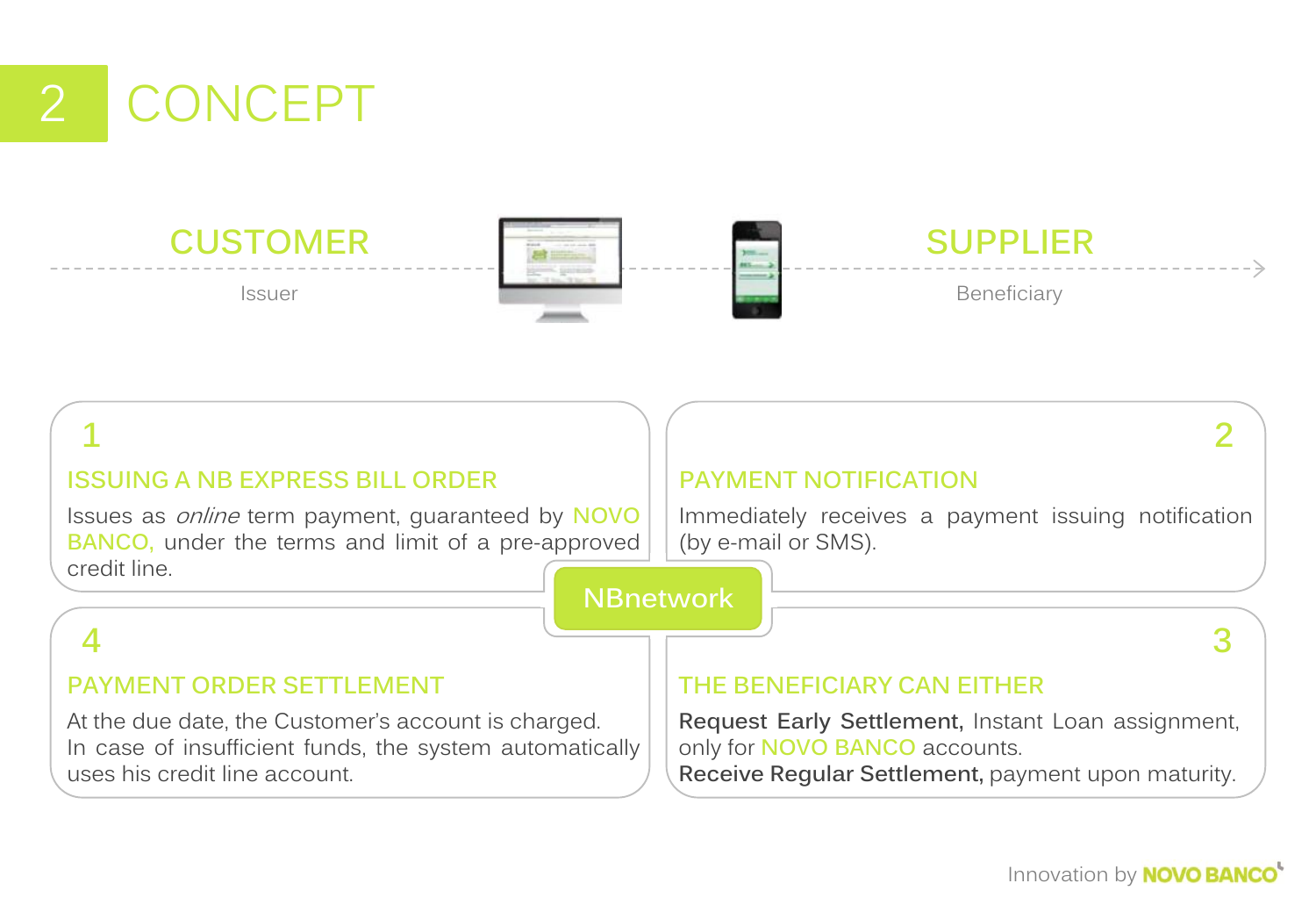

NB Express Bill is a financing instrument based on a multiuse Credit Line.

### **CUSTOMER**

- **1. I**ssues term payments, Guaranteed by **NOVOBANCO**.
- **2. Upon settlement's maturity,** should the current account lack the required funds, the system automatically **uses his credit line account.**

#### **SUPPLIER**

When the term payment (which is guaranteed by **NOVOBANCO**) issuing occurs, the Supplier is promptly notified (SMS, e-mail and NBnetwork).

**MULTIUSE**

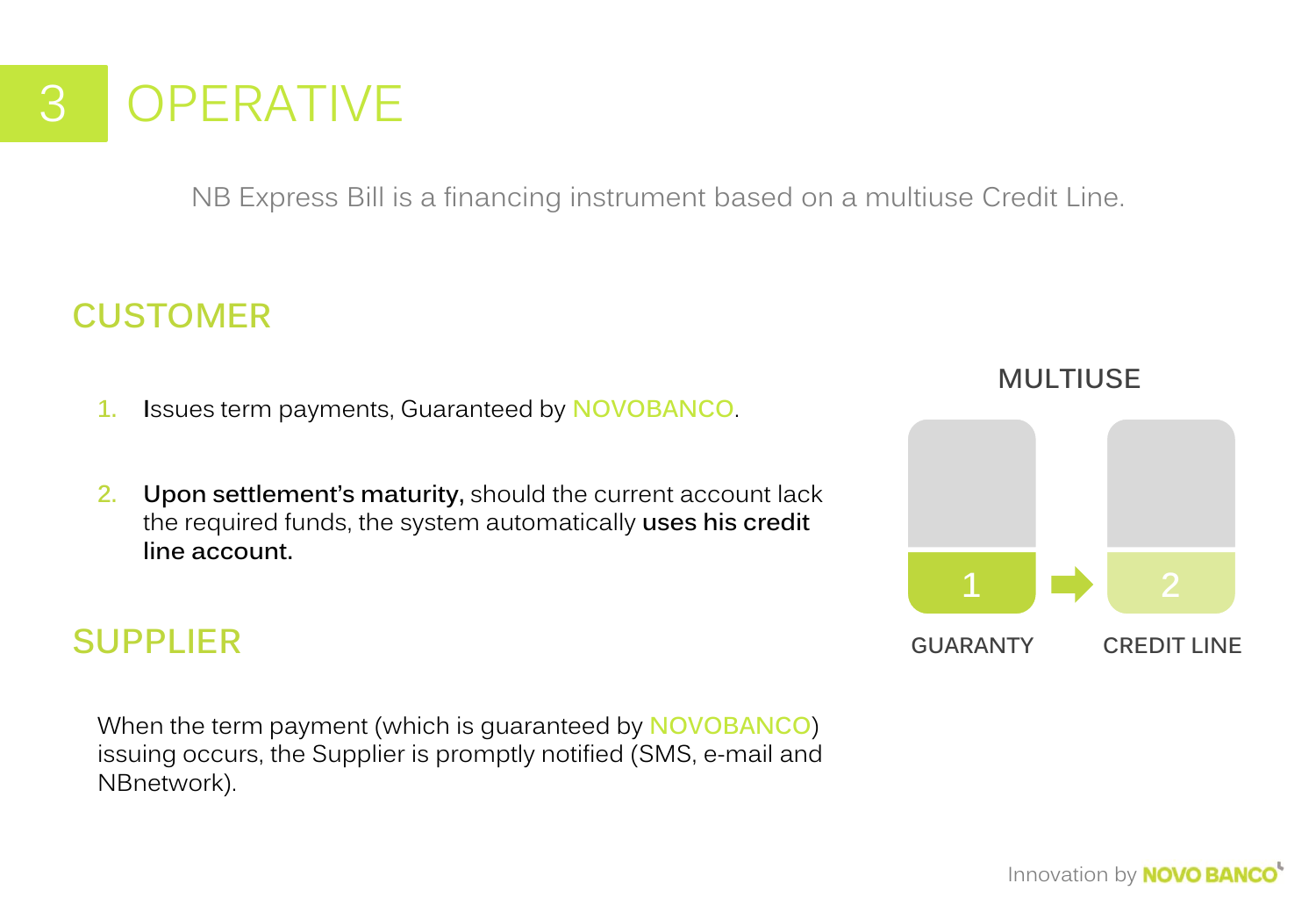## 4 LOWER COSTS

With BES Express Bill the buyer's costs are lower and the seller only incurs costs in case of early settlement.

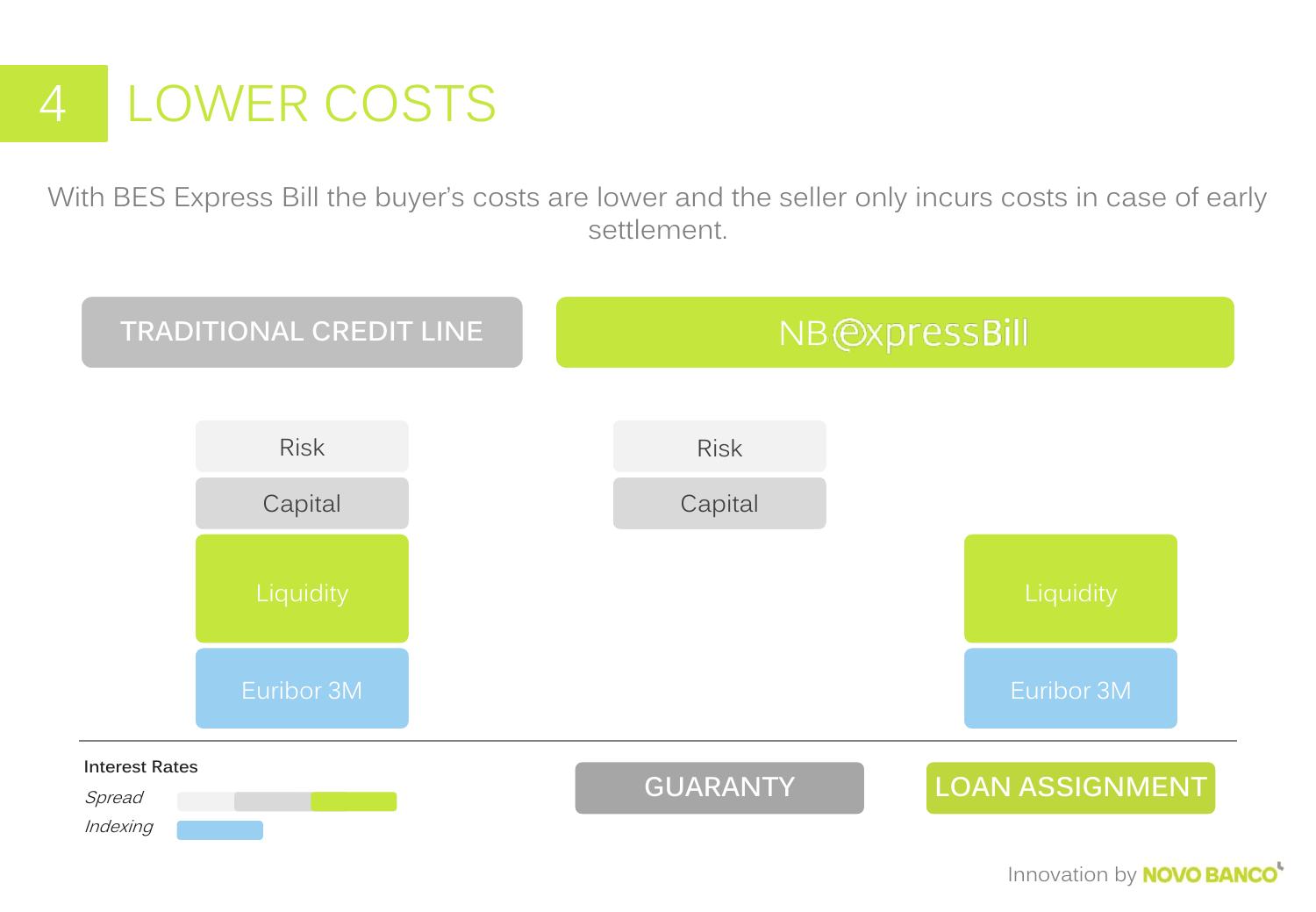## 5 FEATURE MATRIX

|                                                                                            | 2.0 | <b>EXCLUSIVE</b> | <b>BASIC</b> |
|--------------------------------------------------------------------------------------------|-----|------------------|--------------|
| NB Express Bill payment issue<br>(National and International, in euros)                    |     |                  |              |
| Early Settlement*                                                                          |     |                  |              |
| Free usage of the Credit Line account                                                      |     |                  |              |
| The Credit Line account is exclusively used towards<br>NB Express Bill payment settlements |     |                  |              |
| Automatic Amortization of Credit Line account                                              |     |                  |              |
| Authorized beneficiaries identification                                                    |     |                  |              |
| Reassignment of the guaranty commission to the<br>beneficiary                              |     |                  |              |
| Early settlement costs assumed by the Issuer                                               |     |                  |              |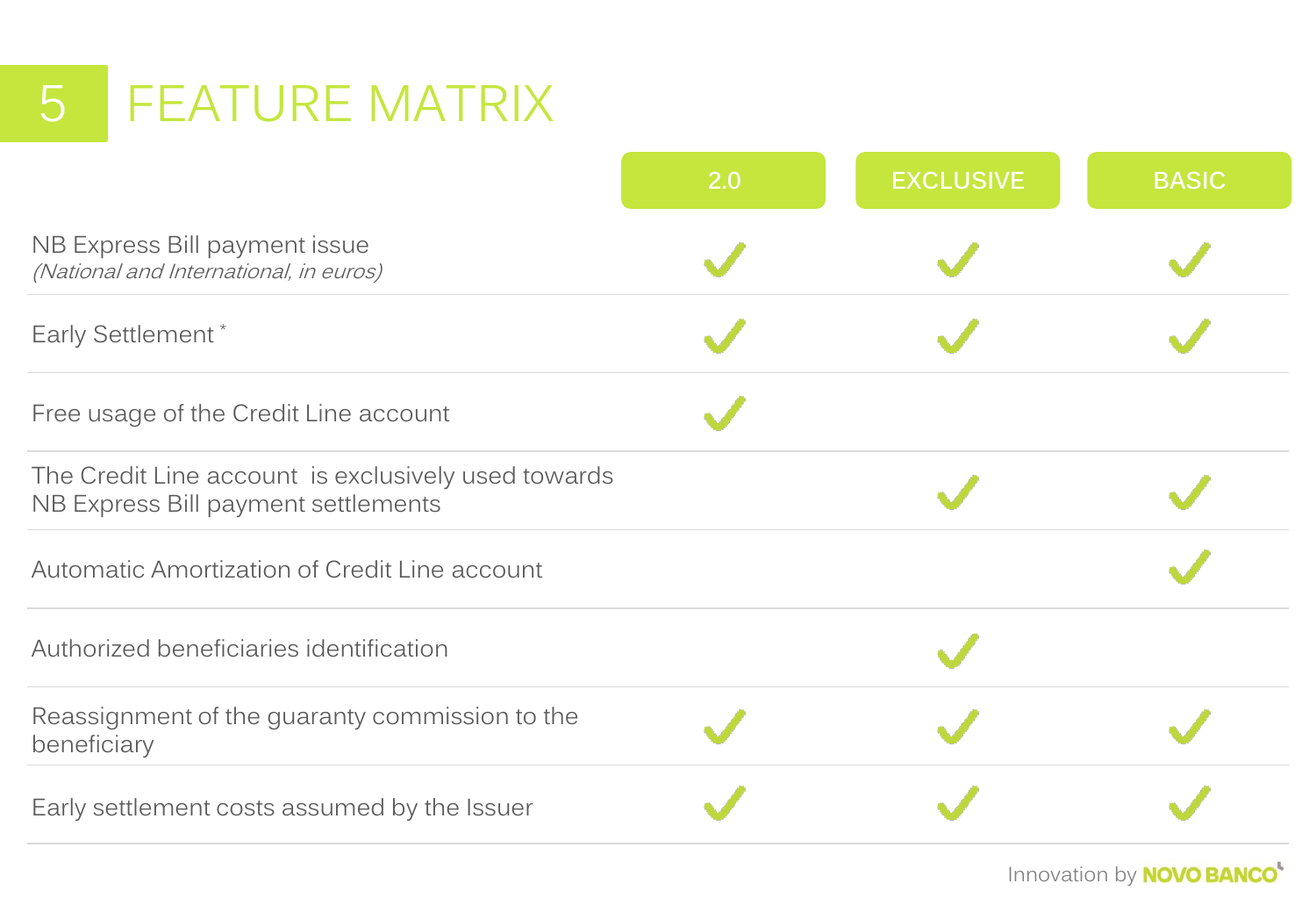

- Safer sales, with **NOVO BANCO** guaranteed payment.
- $\vee$  Manage collections automatically, with minimal workload.
- Early Settlements exempt from Portuguese stamp duty.
- **Does not consume credit lines.**
- $\vee$  Improves Risk Profile (early Settlements reduces Customer's credit, reduces bank credit and increases the financial autonomy ratio)  $=$ Improved Rating.

#### SUPPLIER **CUSTOMER**

- $\vee$  Increases the negotiation power with suppliers (discount for guaranteed payments, later payment terms, adaptation to the operaton cycle).
- $\vee$  Reduces Cash flow management costs, since the Guaranty costs are inferior to the ones associated to standard Interest rates (Euribor + Spread).
- $\vee$  Immediate debit from the Credit Line account. should the current account lack sufficient funds to meet the settlement's maturity.
- $\vee$  Improves the Risk Profile (*Rating*) and the Balance sheet.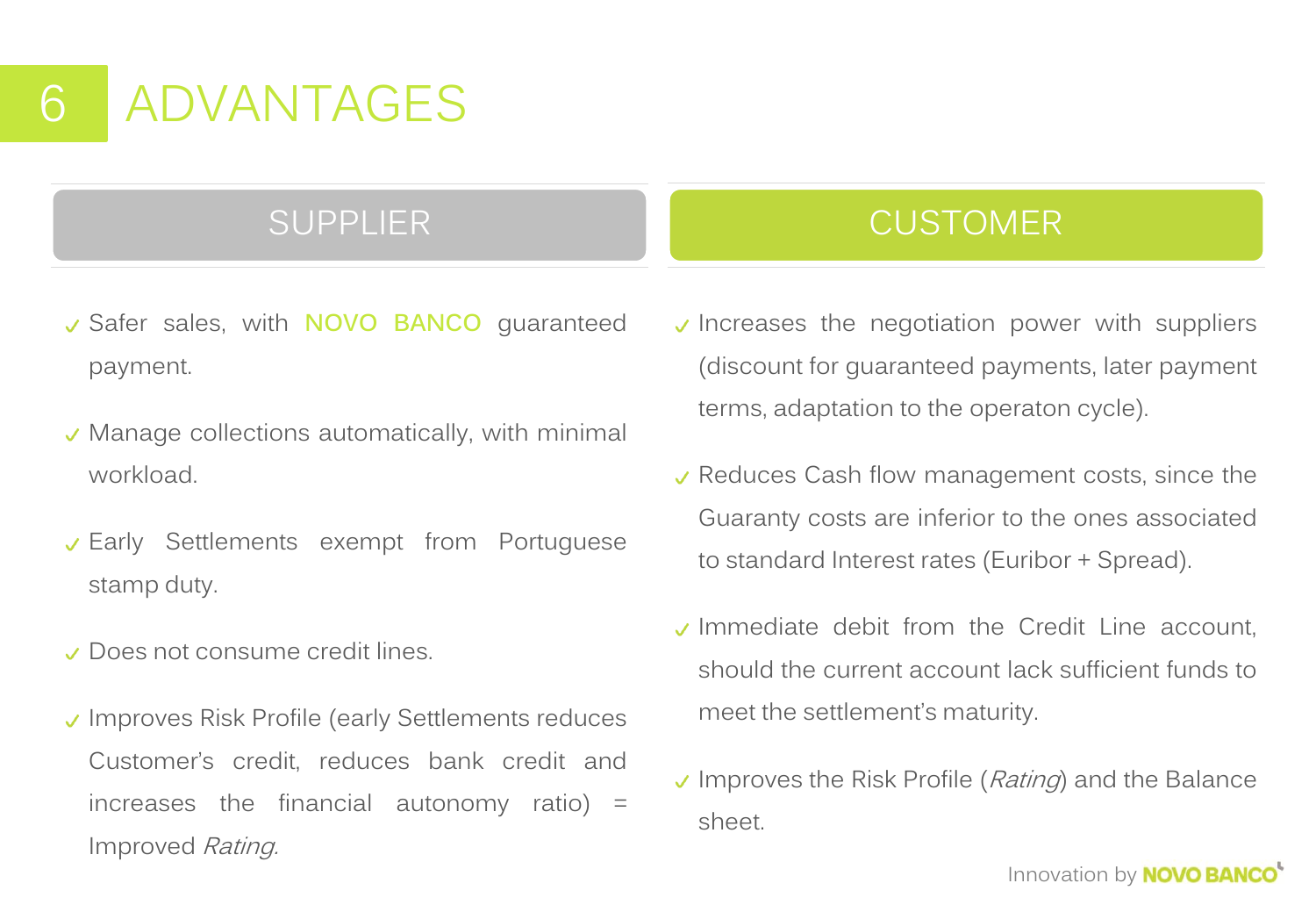## **SUMMARY**







- $\vee$  It's a payment security
- It's guaranteed by **NOVO BANCO**
- $\vee$  It has automatic liquidity
- $\vee$  It's cheaper
- $\vee$  It's not a credit insurance
- $\checkmark$  It's not Confirming
- $\vee$  It's not hard to Cash-in
- $\vee$  It's not more expensive

- Via internet (NBnetwork)
- E-mail and SMS notification
- online
- Paperless
- Confirmed and irrevocable payments
- 100% Guaranteed
- $\checkmark$  Improves buyer's and seller's risk profile
- $\vee$  No cash handling and transportation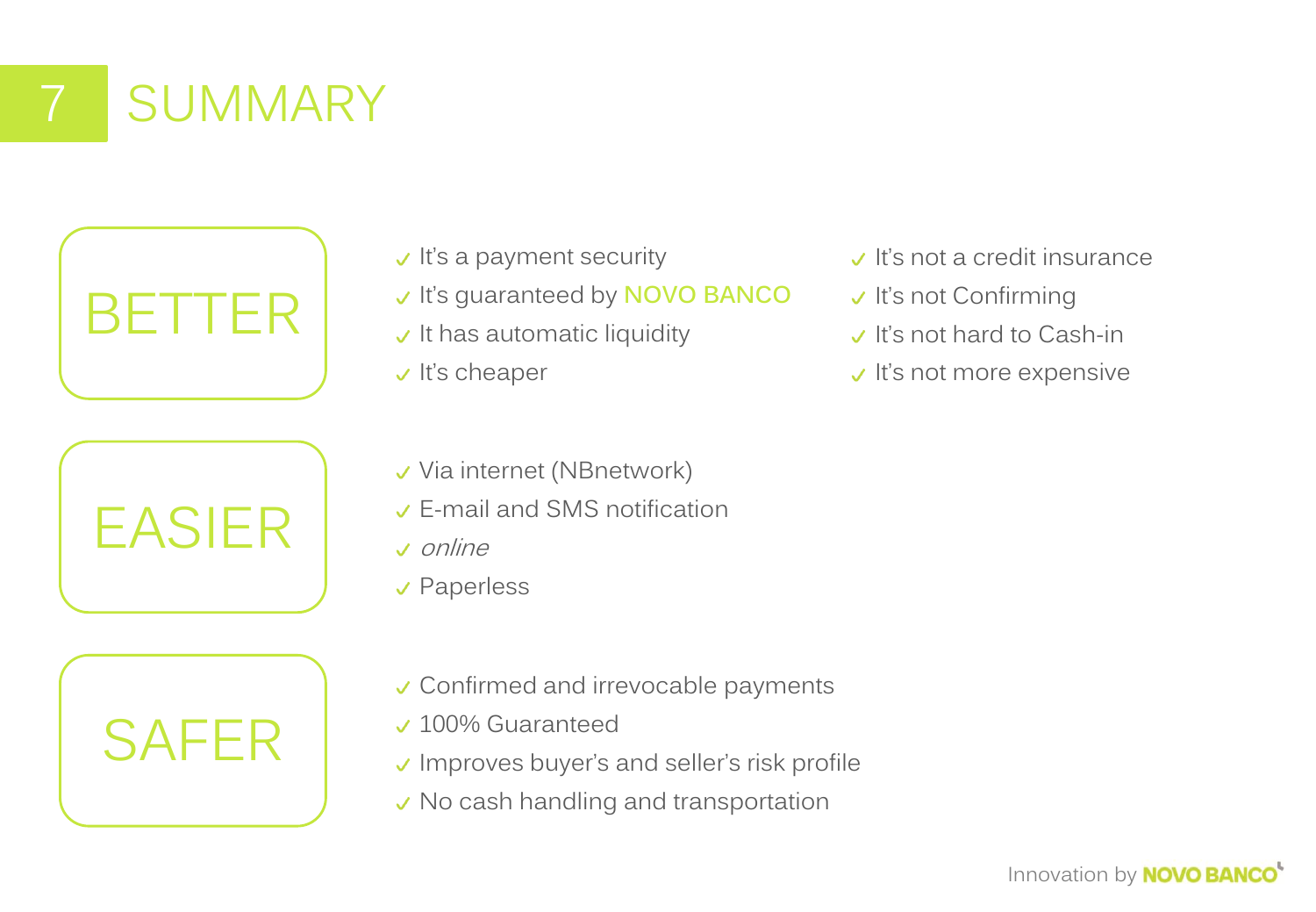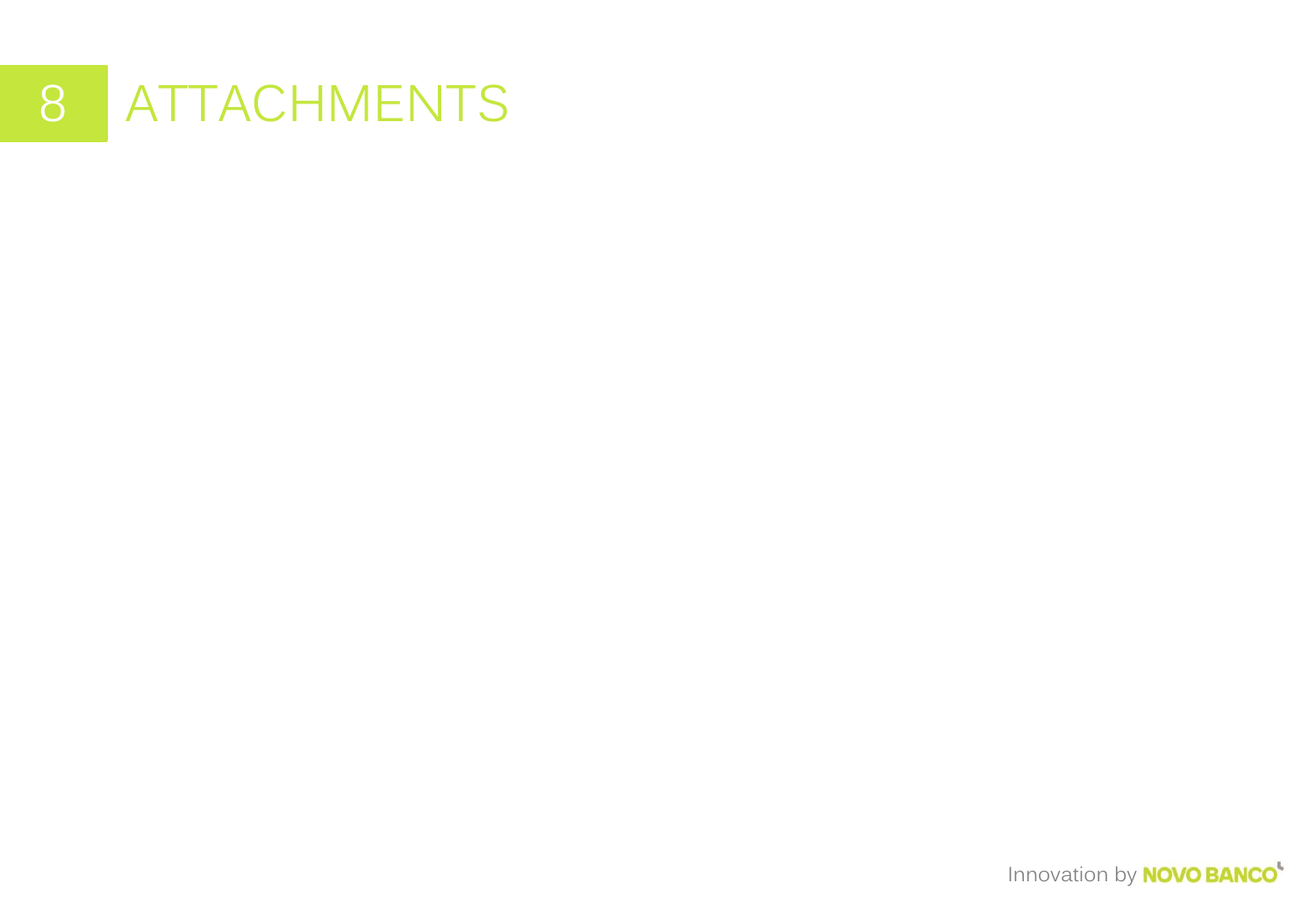AUTONOMOUS BANK GUARANTEE

## Particular Conditions

Details of the Beneficiary lax Identification no.

BAN / BIN / Account no.

# Details of the Originator

Tax Identification no. Name

#### Details of the Order Invoice Reference Order Number

Date of emission Maturity Date Descriptive Amount

## General Conditions

NOVO BANCO, S.A., public limited company, with registered office at Avenida da Liberdade, no. 195 Lisbon, with corporate tax and registration number 513 204 016, registered at the Business Registration Office of Lisbon, with<br>a share capital of €4.900.000.000,00, hereinafter known as NOVO BANCO, shall provide an autonomous bank the request of the ORIGINATOR, in favour of the and at means, on behalf of BENEFICIARY, under the following terms: guarantee through this

pay the AMOUNT to the BENEFICIARY, which 9 NOVO BANCO undertakes, through this guarantee, **ORIGINATOR.** 

receipt of the payment claimed.

corresponds to the value of the INVOICE issued by the **BENEFICIARY**, following a contract concluded with the COMBINATOR.<br>**CRIGINATOR.**<br>2. Any bie Maring documentary evidence of the bank transfer to the **BENEFICIARY'S ACCOU** between the BENEFICIARY and the ORIGINATOR.

effectiveness of this Bank Guarantee does not depend on the express acceptance of the BENEFICIARY.

7. The guarantee is valid and effective till the MATURITY DATE, unless the BENEFICIARY:

SWIFT interbank message to NOVO BANCO, since rejection cannot be carried out electronically or through any other channel, unless NOVO BANCO expressly allows this;  $\overline{\mathfrak{m}}$ 

b) chooses, on the NBnetwork or on the NOVO BANCO site www.novobanco.pt, to assign to NOVO BANCO the credits that it holds, over the ORIGINATOR for the amount given in point 1, through a Contract of Credit Assignment concluded electronically within the scope of the NB Express Bill Service.

8. NOVO BANCO is immediately released from honouring this bank guarantee, considering it, for all due intents and purposes, as terminated, should any of the circumstances mentioned in points a) and b) in the previous number be verified.

9. Once the guarantee in this document has been honoured, or terminated in any other way, it is not necessary<br>for the BENEFICIARY to physically return it to NOVO BANCO, if applicable, in order for the termination to be verified.

10. For any dispute concerning this guarantee, namely as to its validity, interpretation or application, the competent court will be that of the district closest to the residence of the ORIGINATOR, to be chosen only from